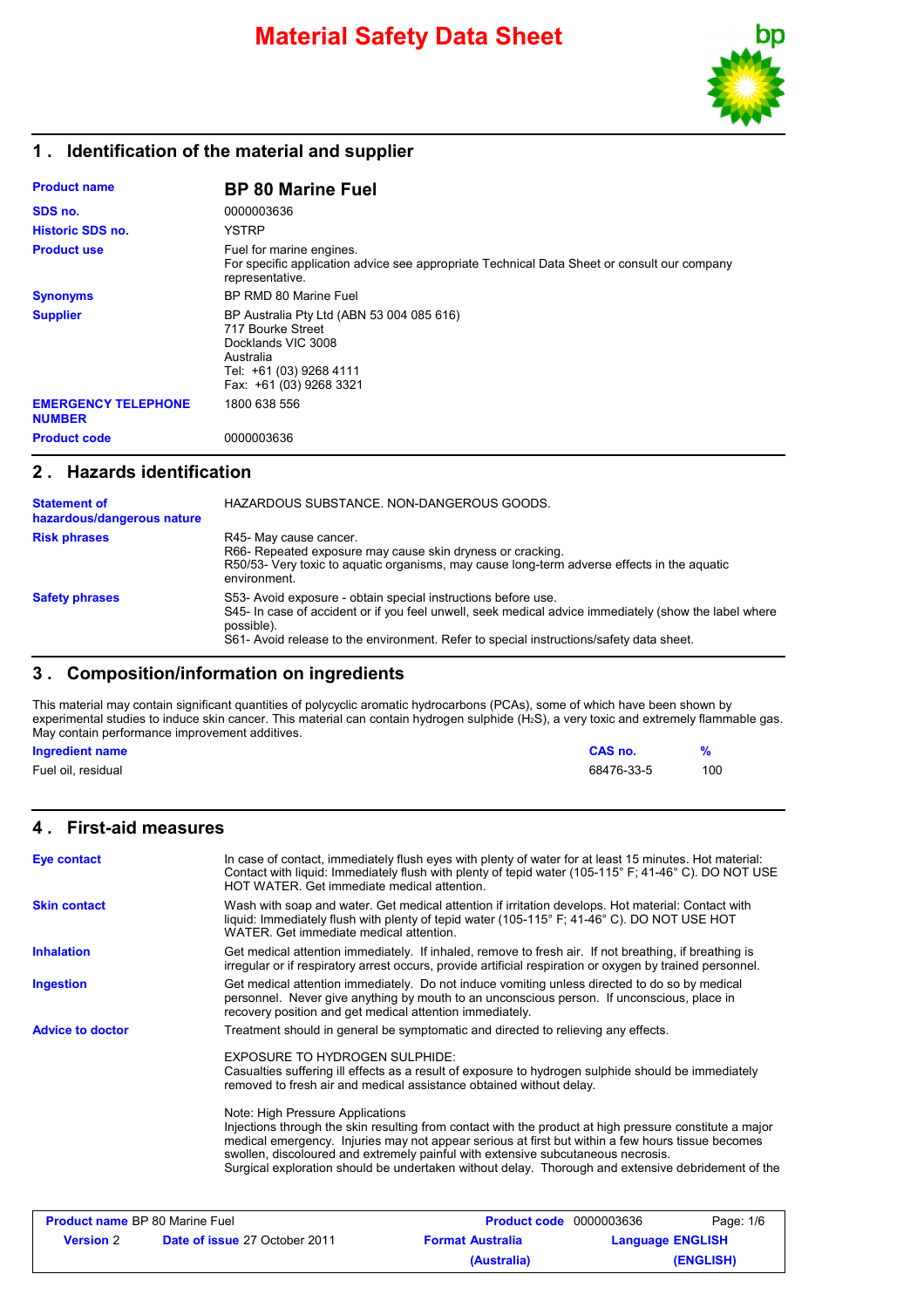wound and underlying tissue is necessary to minimise tissue loss and prevent or limit permanent damage. Note that high pressure may force the product considerable distances along tissue planes.

# **5 . Fire-fighting measures**

| <b>Extinguishing media</b>                 |                                                                                                                                                                                                                                                                                                                                                                                                                                                                                                                                                                                                  |
|--------------------------------------------|--------------------------------------------------------------------------------------------------------------------------------------------------------------------------------------------------------------------------------------------------------------------------------------------------------------------------------------------------------------------------------------------------------------------------------------------------------------------------------------------------------------------------------------------------------------------------------------------------|
| <b>Suitable</b>                            | In case of fire, use water fog, foam, dry chemical or carbon dioxide extinguisher or spray.                                                                                                                                                                                                                                                                                                                                                                                                                                                                                                      |
| <b>Not suitable</b>                        | Do not use water jet. Under no circumstances should water be allowed to contact hot product because<br>of the danger of boil-over.                                                                                                                                                                                                                                                                                                                                                                                                                                                               |
| <b>Hazardous decomposition</b><br>products | Decomposition products may include the following materials:<br>carbon dioxide<br>carbon monoxide<br>sulfur oxides<br>Hydrogen Sulphide (H2S)                                                                                                                                                                                                                                                                                                                                                                                                                                                     |
| <b>Unusual fire/explosion</b><br>hazards   | Avoid spraying directly into storage containers because of the danger of boil-over. Boil-over is the<br>rapid increase in volume caused by the presence of water in hot product and the subsequent overflow<br>from a tank.                                                                                                                                                                                                                                                                                                                                                                      |
|                                            | Vapours may form explosive mixtures with air. Vapours are heavier than air and may spread along<br>floors. Vapours may accumulate in low or confined areas or travel a considerable distance to a source<br>of ignition and flash back. Runoff to sewer may create fire or explosion hazard.                                                                                                                                                                                                                                                                                                     |
| <b>Special fire-fighting</b><br>procedures | Fire water contaminated with this material must be contained and prevented from being discharged to<br>any waterway, sewer or drain. First move people out of line-of-sight of the scene and away from<br>windows. This material is very toxic to aguatic organisms. Move containers from fire area if this can<br>be done without risk. No action shall be taken involving any personal risk or without suitable training.<br>Promptly isolate the scene by removing all persons from the vicinity of the incident if there is a fire.<br>Use water spray to keep fire-exposed containers cool. |
| <b>Protection of fire-fighters</b>         | Fire-fighters should wear appropriate protective equipment and self-contained breathing apparatus<br>(SCBA) with a full face-piece operated in positive pressure mode.                                                                                                                                                                                                                                                                                                                                                                                                                           |

#### **6 . Accidental release measures**

| <b>Personal precautions</b>      | No action shall be taken involving any personal risk or without suitable training. Evacuate surrounding<br>areas. Keep unnecessary and unprotected personnel from entering. Do not touch or walk through<br>spilt material. Shut off all ignition sources. No flares, smoking or flames in hazard area. Avoid<br>breathing vapour or mist. Provide adequate ventilation. Wear appropriate respirator when ventilation<br>is inadequate. Put on appropriate personal protective equipment (see Section 8).                                                                                                                                                                                                                                                                                          |
|----------------------------------|----------------------------------------------------------------------------------------------------------------------------------------------------------------------------------------------------------------------------------------------------------------------------------------------------------------------------------------------------------------------------------------------------------------------------------------------------------------------------------------------------------------------------------------------------------------------------------------------------------------------------------------------------------------------------------------------------------------------------------------------------------------------------------------------------|
| <b>Environmental precautions</b> | Avoid dispersal of spilt material and runoff and contact with soil, waterways, drains and sewers.<br>Inform the relevant authorities if the product has caused environmental pollution (sewers, waterways,<br>soil or air). Water polluting material. May be harmful to the environment if released in large<br>quantities.                                                                                                                                                                                                                                                                                                                                                                                                                                                                        |
| Large spill                      | Stop leak if without risk. Eliminate all ignition sources. Move containers from spill area. Approach the<br>release from upwind. Prevent entry into sewers, water courses, basements or confined areas. Wash<br>spillages into an effluent treatment plant or proceed as follows. Contain and collect spillage with non-<br>combustible, absorbent material e.g. sand, earth, vermiculite or diatomaceous earth and place in<br>container for disposal according to local regulations (see section 13). Use spark-proof tools and<br>explosion-proof equipment. Dispose of via a licensed waste disposal contractor. Contaminated<br>absorbent material may pose the same hazard as the spilt product. Note: see section 1 for emergency<br>contact information and section 13 for waste disposal. |
| <b>Small spill</b>               | Stop leak if without risk. Eliminate all ignition sources. Move containers from spill area. Dilute with<br>water and mop up if water-soluble or absorb with an inert dry material and place in an appropriate<br>waste disposal container. Use spark-proof tools and explosion-proof equipment. Dispose of via a<br>licensed waste disposal contractor.                                                                                                                                                                                                                                                                                                                                                                                                                                            |
|                                  |                                                                                                                                                                                                                                                                                                                                                                                                                                                                                                                                                                                                                                                                                                                                                                                                    |

## **Handling and storage 7 .**

| <b>Handling</b> | Avoid contact with skin and clothing. Avoid prolonged or repeated contact with skin. Avoid breathing<br>vapours, spray or mists. Avoid contact of spilt material and runoff with soil and surface waterways.<br>Wash thoroughly after handling.                                                                                                                                                                                                                                                                                                                                                                                                                                                              |
|-----------------|--------------------------------------------------------------------------------------------------------------------------------------------------------------------------------------------------------------------------------------------------------------------------------------------------------------------------------------------------------------------------------------------------------------------------------------------------------------------------------------------------------------------------------------------------------------------------------------------------------------------------------------------------------------------------------------------------------------|
|                 | Regular periodic self inspection of the skin is recommended, especially those areas subject to<br>contamination. In the event of any localised changes in appearance or texture of the skin being<br>noticed, medical advice should be sought without delay.                                                                                                                                                                                                                                                                                                                                                                                                                                                 |
| <b>Storage</b>  | Keep container tightly closed. Keep container in a cool, well-ventilated area.                                                                                                                                                                                                                                                                                                                                                                                                                                                                                                                                                                                                                               |
|                 | Light hydrocarbon vapours can build up in the headspace of tanks. These can cause<br>flammability/explosion hazards even at temperatures below the normal flash point (note: flash point<br>must not be regarded as a reliable indicator of the potential flammability of vapour in tank<br>headspaces). Tank headspaces should always be regarded as potentially flammable and care should<br>be taken to avoid static electrical discharge and all ignition sources during filling, ullaging and<br>sampling from storage tanks.                                                                                                                                                                           |
|                 | Sulphur compounds in this material may decompose when heated to release hydrogen sulphide gas<br>which may accumulate to potentially lethal concentrations in enclosed air spaces. Vapor<br>concentrations of hydrogen sulphide above 50 ppm, or prolonged exposure at lower concentrations,<br>may saturate human odor perceptions so that the smell of gas may not be apparent. Exposure to<br>concentrations of hydrogen sulphide vapor above 500 ppm may cause rapid death. Do not rely on the<br>sense of smell to detect hydrogen sulphide. Vapours containing hydrogen sulphide may accumulate<br>during storage or transport and may also be vented during filling of tanks. Hydrogen sulphide has a |
|                 |                                                                                                                                                                                                                                                                                                                                                                                                                                                                                                                                                                                                                                                                                                              |

| <b>Product name BP 80 Marine Fuel</b> |                                      | <b>Product code</b> 0000003636 | Page: 2/6               |
|---------------------------------------|--------------------------------------|--------------------------------|-------------------------|
| <b>Version</b> 2                      | <b>Date of issue 27 October 2011</b> | <b>Format Australia</b>        | <b>Language ENGLISH</b> |
|                                       |                                      | (Australia)                    | (ENGLISH)               |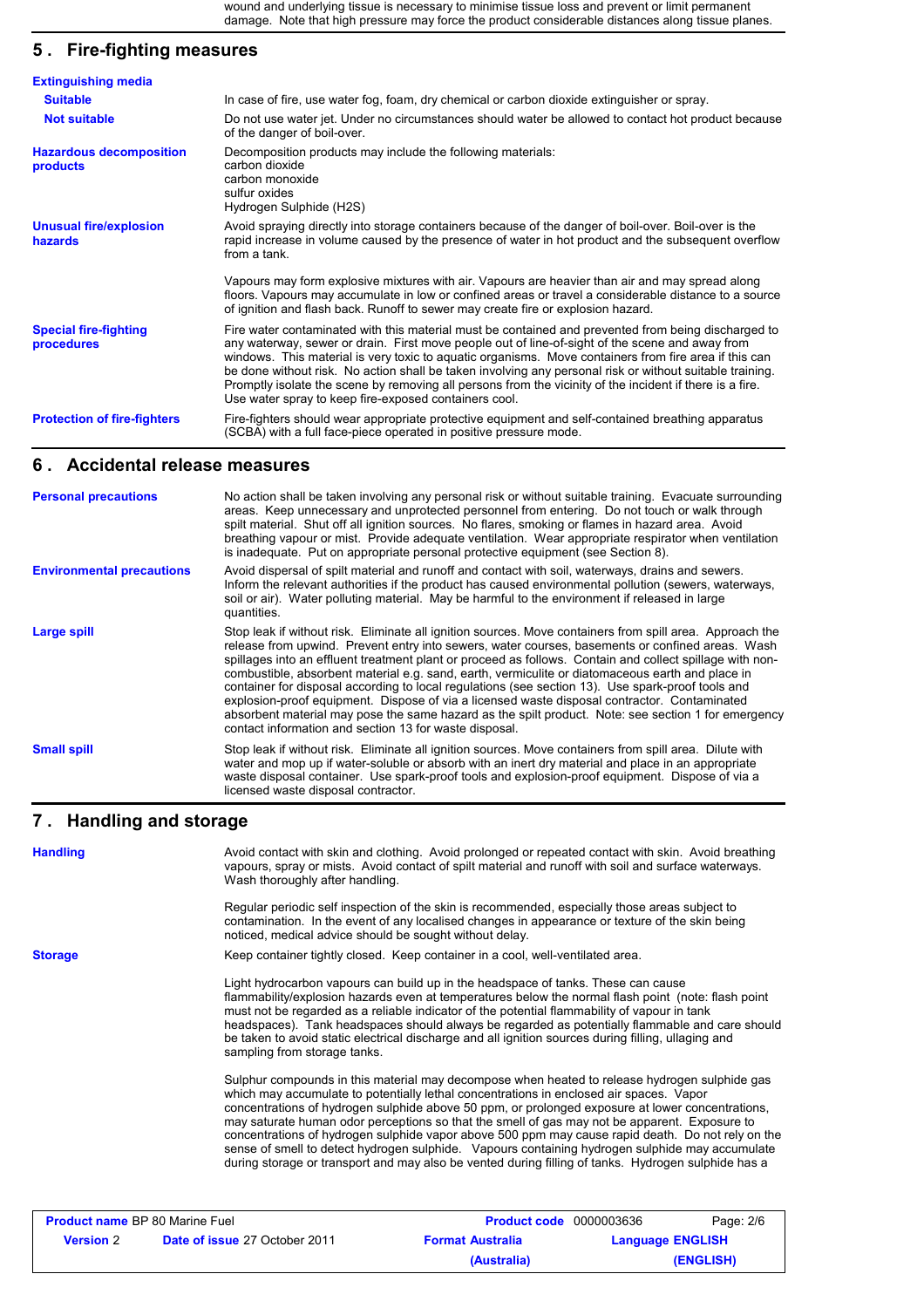typical "bad egg" smell but at high concentrations the sense of smell is rapidly lost, therefore do not rely on sense of smell for detecting hydrogen sulphide. Use specially designed measuring instruments for determining its concentration. **Combustibility Classification** Combustible liquid Class C1 (AS 1940).

# **8 . Exposure controls/personal protection**

| <b>Ingredient name</b>                   | <b>Occupational exposure limits</b>                                                                                                                                                                                                                                                                                                                                                                                                                                                                                                                                                                                                                                                                                                                                                                                                                                                                                                                                                                       |
|------------------------------------------|-----------------------------------------------------------------------------------------------------------------------------------------------------------------------------------------------------------------------------------------------------------------------------------------------------------------------------------------------------------------------------------------------------------------------------------------------------------------------------------------------------------------------------------------------------------------------------------------------------------------------------------------------------------------------------------------------------------------------------------------------------------------------------------------------------------------------------------------------------------------------------------------------------------------------------------------------------------------------------------------------------------|
| Fuel oil, residual                       | <b>ACGIH TLV (United States).</b>                                                                                                                                                                                                                                                                                                                                                                                                                                                                                                                                                                                                                                                                                                                                                                                                                                                                                                                                                                         |
| Hydrogen Sulphide                        | TWA: 0.2 mg/m <sup>3</sup> , (Benzene-soluble)<br>Safe Work Australia (Australia).<br>STEL: 21 mg/m <sup>3</sup> 15 minute(s). Issued/Revised: 5/1995<br>STEL: 15 ppm 15 minute(s). Issued/Revised: 5/1995<br>TWA: 14 mg/m <sup>3</sup> 8 hour(s). Issued/Revised: 5/1995<br>TWA: 10 ppm 8 hour(s). Issued/Revised: 5/1995                                                                                                                                                                                                                                                                                                                                                                                                                                                                                                                                                                                                                                                                                |
|                                          | For information and guidance, the ACGIH values are included. For further information on these please consult your supplier.                                                                                                                                                                                                                                                                                                                                                                                                                                                                                                                                                                                                                                                                                                                                                                                                                                                                               |
| <b>Biological Limit Values</b>           | No biological limit allocated.                                                                                                                                                                                                                                                                                                                                                                                                                                                                                                                                                                                                                                                                                                                                                                                                                                                                                                                                                                            |
| <b>Exposure controls</b>                 |                                                                                                                                                                                                                                                                                                                                                                                                                                                                                                                                                                                                                                                                                                                                                                                                                                                                                                                                                                                                           |
| <b>Occupational exposure</b><br>controls | Provide exhaust ventilation or other engineering controls to keep the airborne concentrations of<br>vapours below their respective occupational exposure limits.<br>All activities involving chemicals should be assessed for their risks to health, to ensure exposures are<br>adequately controlled. Personal protective equipment should only be considered after other forms of<br>control measures (e.g. engineering controls) have been suitably evaluated. Personal protective<br>equipment should conform to appropriate standards, be suitable for use, be kept in good condition and<br>properly maintained.<br>Your supplier of personal protective equipment should be consulted for advice on selection and<br>appropriate standards. For further information contact your national organisation for standards.<br>The final choice of protective equipment will depend upon a risk assessment. It is important to ensure<br>that all items of personal protective equipment are compatible. |
| <b>Hygiene measures</b>                  | Wash hands, forearms and face thoroughly after handling chemical products, before eating, smoking<br>and using the lavatory and at the end of the working period. Ensure that eyewash stations and safety<br>showers are close to the workstation location.                                                                                                                                                                                                                                                                                                                                                                                                                                                                                                                                                                                                                                                                                                                                               |
| <b>Personal protective equipment</b>     |                                                                                                                                                                                                                                                                                                                                                                                                                                                                                                                                                                                                                                                                                                                                                                                                                                                                                                                                                                                                           |
| <b>Respiratory protection</b>            | Use only with adequate ventilation. Do not breathe vapour or mist. Approved air-supplied breathing<br>apparatus must be worn where there is a risk of inhaling hydrogen sulphide gas. Personal gas<br>monitors may also provide early warning of hydrogen sulphide.                                                                                                                                                                                                                                                                                                                                                                                                                                                                                                                                                                                                                                                                                                                                       |
| <b>Skin and body</b>                     | Avoid contact with skin. Wear clothing and footwear that cannot be penetrated by chemicals or oil.                                                                                                                                                                                                                                                                                                                                                                                                                                                                                                                                                                                                                                                                                                                                                                                                                                                                                                        |
|                                          | Cotton or polyester/cotton overalls will only provide protection against light superficial contamination<br>that will not soak through to the skin. Overalls should be laundered on a regular basis. When the risk<br>of skin exposure is high (e.g. when cleaning up spillages or if there is a risk of splashing) then<br>chemical resistant aprons and/or impervious chemical suits and boots will be required.                                                                                                                                                                                                                                                                                                                                                                                                                                                                                                                                                                                        |
|                                          | Work clothing / overalls should be laundered on a regular basis. Laundering of contaminated work<br>clothing should only be done by professional cleaners who have been told about the hazards of the<br>contamination. Always keep contaminated work clothing away from uncontaminated work clothing and<br>uncontaminated personal clothes.                                                                                                                                                                                                                                                                                                                                                                                                                                                                                                                                                                                                                                                             |
| <b>Hand protection</b>                   | Wear gloves that cannot be penetrated by chemicals or oil.                                                                                                                                                                                                                                                                                                                                                                                                                                                                                                                                                                                                                                                                                                                                                                                                                                                                                                                                                |
|                                          | The correct choice of protective gloves depends upon the chemicals being handled, the conditions of<br>work and use, and the condition of the gloves (even the best chemically resistant glove will break<br>down after repeated chemical exposures). Most gloves provide only a short time of protection before<br>they must be discarded and replaced. Because specific work environments and material handling<br>practices vary, safety procedures should be developed for each intended application. Gloves should<br>therefore be chosen in consultation with the supplier/manufacturer and with a full assessment of the<br>working conditions.                                                                                                                                                                                                                                                                                                                                                    |
| <b>Eye protection</b>                    | Safety glasses with side shields.                                                                                                                                                                                                                                                                                                                                                                                                                                                                                                                                                                                                                                                                                                                                                                                                                                                                                                                                                                         |

| <b>Physical state</b>       | Oily liguid.                                                                                                              |
|-----------------------------|---------------------------------------------------------------------------------------------------------------------------|
| <b>Colour</b>               | Black. Opaque                                                                                                             |
| <b>Odour</b>                | Diesel fuel, Kerosine                                                                                                     |
| <b>Flash point</b>          | >61.5 °C (Closed cup) Pensky-Martens.                                                                                     |
| <b>Explosive properties</b> | Explosive in the presence of the following materials or conditions: open flames, sparks and static<br>discharge and heat. |
| <b>Explosion limits</b>     | Lower: 0.7%<br>Upper: $5%$                                                                                                |
| <b>Vapour pressure</b>      | $<$ 0.1 kPa ( $<$ 0.75 mm Hg) at 20 $^{\circ}$ C                                                                          |
| <b>Vapour density</b>       | Not available.                                                                                                            |
| рH                          | Not available.                                                                                                            |
| Boiling point / range       | $>200^{\circ}$ C ( $>392^{\circ}$ F)                                                                                      |
| Melting point / range       | Not available.                                                                                                            |

| <b>Product name BP 80 Marine Fuel</b> |                                      | <b>Product code</b> 0000003636 | Page: 3/6               |
|---------------------------------------|--------------------------------------|--------------------------------|-------------------------|
| <b>Version</b> 2                      | <b>Date of issue 27 October 2011</b> | <b>Format Australia</b>        | <b>Language ENGLISH</b> |
|                                       |                                      | (Australia)                    | (ENGLISH)               |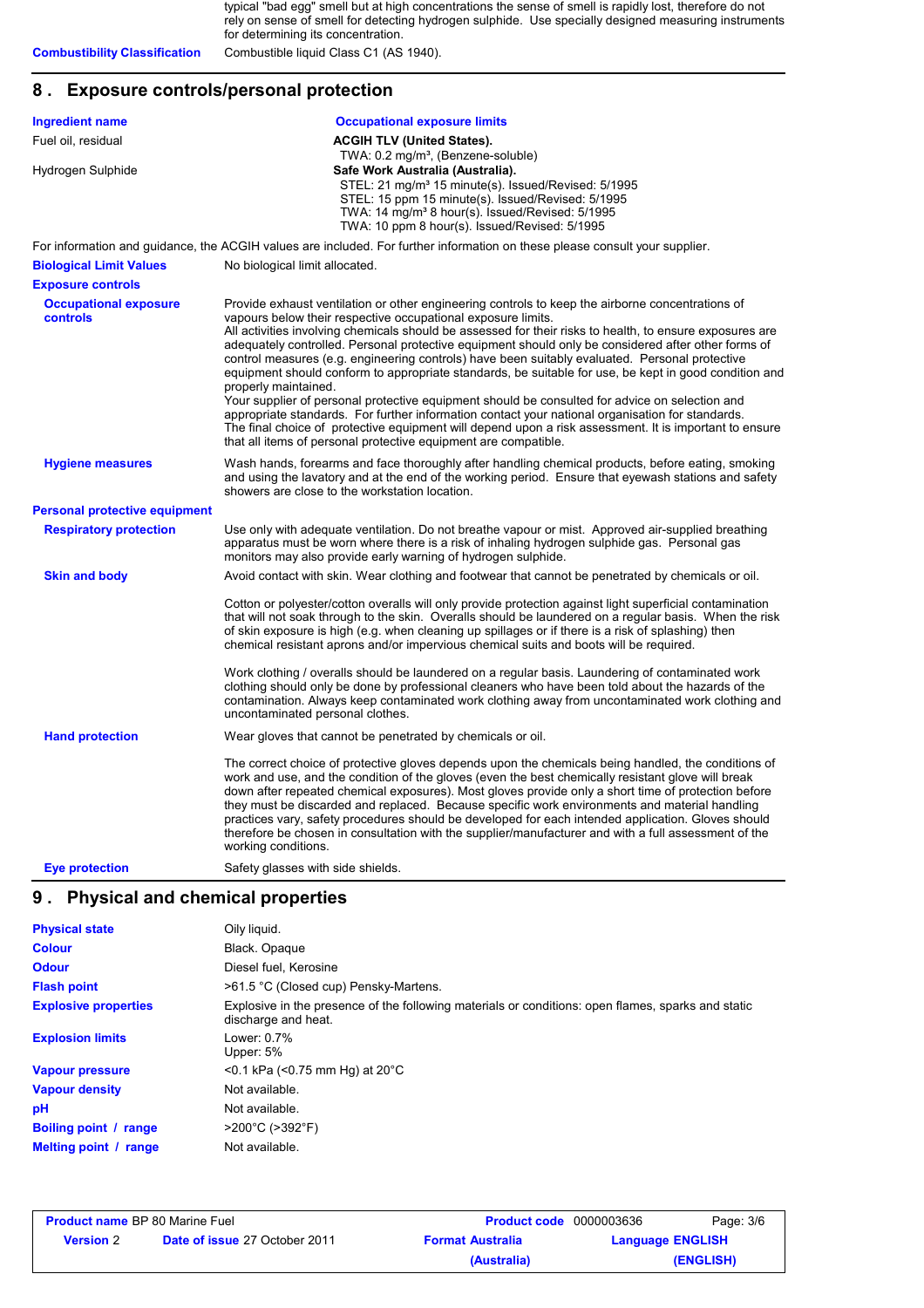| <b>Relative density/Specific</b><br>gravity | <1                                              |
|---------------------------------------------|-------------------------------------------------|
| <b>Density</b>                              | 940 kg/m <sup>3</sup> (0.94 g/cm <sup>3</sup> ) |
| <b>Solubility</b>                           | Very slightly soluble in water                  |
| <b>Remarks</b>                              | May Contain Sulphur                             |

# **10 . Stability and reactivity**

| <b>Stability</b>                                                         | The product is stable.                                                                                                                       |
|--------------------------------------------------------------------------|----------------------------------------------------------------------------------------------------------------------------------------------|
| <b>Conditions to avoid</b>                                               | Avoid extreme temperatures, strong oxidizers, fire.                                                                                          |
| Incompatibility with various<br>substances/Hazardous<br><b>Reactions</b> | Reactive or incompatible with the following materials: oxidising materials.                                                                  |
| <b>Hazardous decomposition</b><br>products                               | Decomposition products may include the following materials:<br>carbon dioxide<br>carbon monoxide<br>sulfur oxides<br>Hydrogen Sulphide (H2S) |

# **11 . Toxicological information**

| <b>Effects and symptoms</b>        |                                                                                                                                                                                                                                                                                                                                                                                                                                                                                                                                                                                                                                                                                                                                                                                                                                                                                                                                                                                                                                                                                                                                                                                                                                                                                                        |
|------------------------------------|--------------------------------------------------------------------------------------------------------------------------------------------------------------------------------------------------------------------------------------------------------------------------------------------------------------------------------------------------------------------------------------------------------------------------------------------------------------------------------------------------------------------------------------------------------------------------------------------------------------------------------------------------------------------------------------------------------------------------------------------------------------------------------------------------------------------------------------------------------------------------------------------------------------------------------------------------------------------------------------------------------------------------------------------------------------------------------------------------------------------------------------------------------------------------------------------------------------------------------------------------------------------------------------------------------|
| <b>Eyes</b>                        | No significant health hazards identified.                                                                                                                                                                                                                                                                                                                                                                                                                                                                                                                                                                                                                                                                                                                                                                                                                                                                                                                                                                                                                                                                                                                                                                                                                                                              |
| <b>Skin</b>                        | Contains material which can cause cancer. Prolonged or repeated contact can defat the skin and lead<br>to irritation, cracking and/or dermatitis.                                                                                                                                                                                                                                                                                                                                                                                                                                                                                                                                                                                                                                                                                                                                                                                                                                                                                                                                                                                                                                                                                                                                                      |
| <b>Inhalation</b>                  | Vapour, mist or fume may irritate the nose, mouth and respiratory tract. This material can contain<br>hydrogen sulphide $(H_2S)$ , a very toxic and extremely flammable gas. Contains material which can<br>cause cancer.                                                                                                                                                                                                                                                                                                                                                                                                                                                                                                                                                                                                                                                                                                                                                                                                                                                                                                                                                                                                                                                                              |
| <b>Ingestion</b>                   | No significant health hazards identified.                                                                                                                                                                                                                                                                                                                                                                                                                                                                                                                                                                                                                                                                                                                                                                                                                                                                                                                                                                                                                                                                                                                                                                                                                                                              |
| <b>Chronic toxicity</b>            |                                                                                                                                                                                                                                                                                                                                                                                                                                                                                                                                                                                                                                                                                                                                                                                                                                                                                                                                                                                                                                                                                                                                                                                                                                                                                                        |
| <b>Other chronic toxicity data</b> | As with all such products containing potentially harmful levels of PCAs, prolonged or repeated skin<br>contact may eventually result in dermatitis or more serious irreversible skin disorders including cancer.                                                                                                                                                                                                                                                                                                                                                                                                                                                                                                                                                                                                                                                                                                                                                                                                                                                                                                                                                                                                                                                                                       |
|                                    | Vapour, mists or fumes may contain polycyclic aromatic hydrocarbons some of which are known to<br>produce skin cancer.                                                                                                                                                                                                                                                                                                                                                                                                                                                                                                                                                                                                                                                                                                                                                                                                                                                                                                                                                                                                                                                                                                                                                                                 |
|                                    | May cause damage to organs through prolonged or repeated exposure. Liver., blood                                                                                                                                                                                                                                                                                                                                                                                                                                                                                                                                                                                                                                                                                                                                                                                                                                                                                                                                                                                                                                                                                                                                                                                                                       |
| <b>Carcinogenic effects</b>        | SUSPECT CANCER HAZARD - CONTAINS MATERIAL WHICH MAY CAUSE CANCER.<br>Risk of cancer depends on duration and level of exposure.<br>Classified 2B (Possible for humans.) by IARC: [Fuel oil, residual]                                                                                                                                                                                                                                                                                                                                                                                                                                                                                                                                                                                                                                                                                                                                                                                                                                                                                                                                                                                                                                                                                                   |
| <b>Mutagenic effects</b>           | No known significant effects or critical hazards.                                                                                                                                                                                                                                                                                                                                                                                                                                                                                                                                                                                                                                                                                                                                                                                                                                                                                                                                                                                                                                                                                                                                                                                                                                                      |
| <b>Other information</b>           | This material may contain significant quantities of polycyclic aromatic hydrocarbons (PCAs), some of<br>which have been shown by experimental studies to induce skin cancer. May be harmful if absorbed<br>through the skin. Avoid skin contact. As with all such products containing potentially harmful levels of<br>PCAs, prolonged or repeated skin contact may eventually result in dermatitis or more serious<br>irreversible skin disorders including cancer. Regular periodic self inspection of the skin is<br>recommended, especially those areas subject to contamination. In the event of any localised changes<br>in appearance or texture of the skin being noticed, medical advice should be sought without delay.                                                                                                                                                                                                                                                                                                                                                                                                                                                                                                                                                                      |
|                                    | Hydrogen sulphide (H2S) gas may accumulate in storage tanks of bulk transport compartments<br>containing this material. Contact with eyes causes painful conjunctivitis, sensitivity to light, tearing and<br>clouding of vision. Inhalation of low concentrations causes a runny nose with a loss of sense of smell,<br>labored breathing and shortness of breath. Direct contact with skin causes pain and redness. Other<br>symptoms of exposure include profuse salivation, nausea, vomiting, diarrhea, giddiness, headache,<br>dizziness, confusion, rapid breathing, rapid heart rate, sweating, weakness, sudden collapse,<br>unconsciousness and death due to respiratory paralysis. Cardiac neurological effects have also been<br>reported. Prolonged breathing (greater than one hour) of concentrations of H2S around 50 ppm can<br>produce eye and respiratory tract irritation. Levels of 250 to 600 ppm will result in fluid in the lungs,<br>and concentrations around 1,000 ppm will cause unconsciousness and death in a short period of time.<br>Since the sense of smell rapidly becomes insensitive to this toxic, colourless gas, odour cannot be<br>relied upon as an indicator of concentrations of the gas. Always exercise caution when working<br>around closed containers. |

## **Ecological information 12 .**

| <b>Ecotoxicity</b>               | Very toxic to aguatic organisms, may cause long-term adverse effects in the aguatic environment. |
|----------------------------------|--------------------------------------------------------------------------------------------------|
| <b>Biodegradability</b>          |                                                                                                  |
| Persistence/degradability        | The biodegradability of this material has not been determined.                                   |
| <b>Bioaccumulative potential</b> | This product is not expected to bioaccumulate through food chains in the environment.            |

|                  | <b>Product name BP 80 Marine Fuel</b> | <b>Product code</b> 0000003636 |                         | Page: 4/6 |
|------------------|---------------------------------------|--------------------------------|-------------------------|-----------|
| <b>Version</b> 2 | <b>Date of issue 27 October 2011</b>  | <b>Format Australia</b>        | <b>Language ENGLISH</b> |           |
|                  |                                       | (Australia)                    |                         | (ENGLISH) |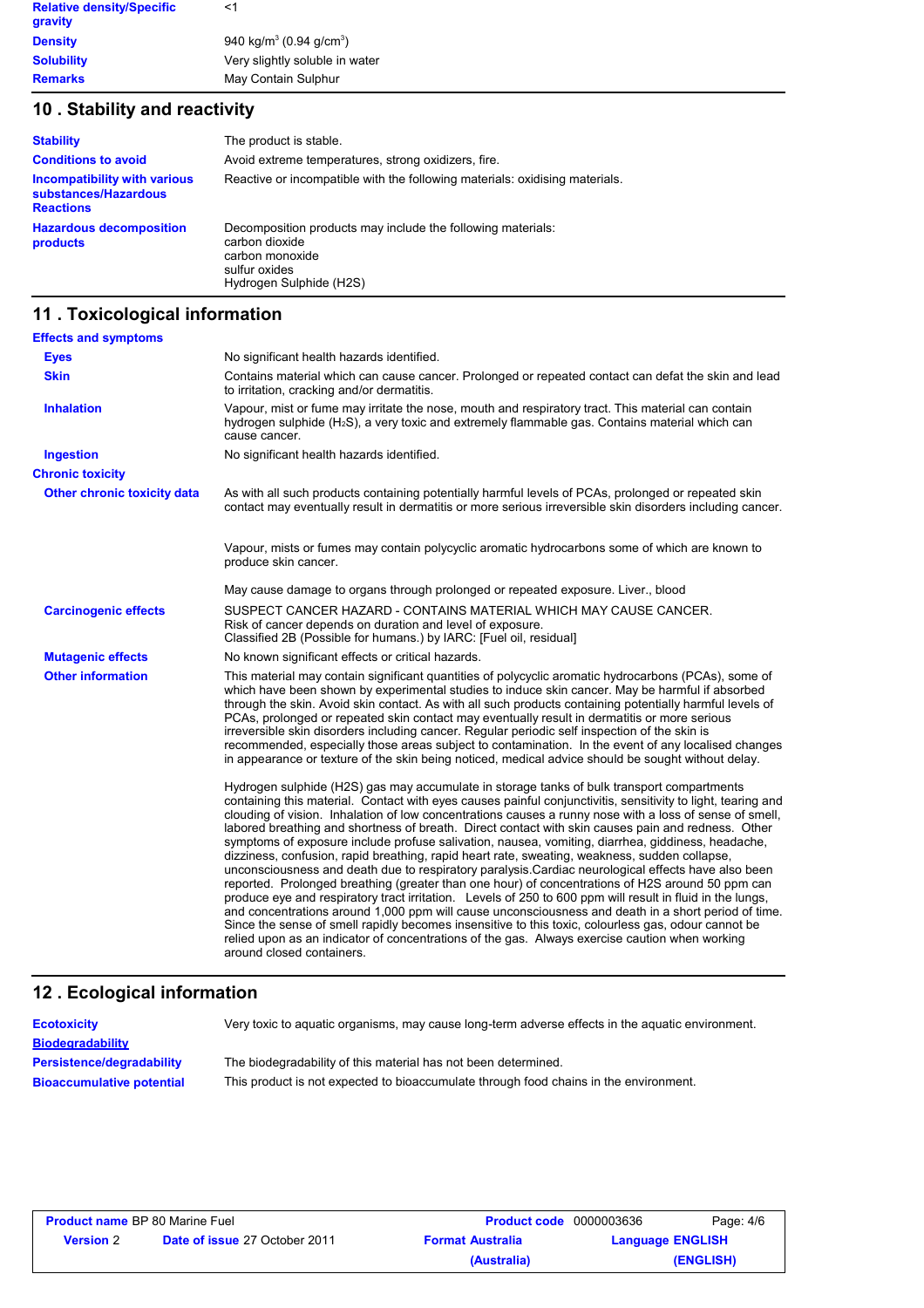# **13 . Disposal considerations**

**Disposal considerations / Waste information**

The generation of waste should be avoided or minimised wherever possible. Empty containers or liners may retain some product residues. This material and its container must be disposed of in a safe way. Significant quantities of waste product residues should not be disposed of via the foul sewer but processed in a suitable effluent treatment plant. Dispose of surplus and non-recyclable products via a licensed waste disposal contractor. Disposal of this product, solutions and any by-products should at all times comply with the requirements of environmental protection and waste disposal legislation and any regional local authority requirements. Avoid dispersal of spilt material and runoff and contact with soil, waterways, drains and sewers.

**Landfill or Incineration**

**Special Precautions for** No additional special precautions identified.

# **14 . Transport information**

### **International transport regulations**

| <b>Regulatory</b><br><b>information</b>   | <b>UN number</b>         | <b>Proper shipping name</b>             | <b>Class</b> | PG* | Label         | <b>Additional information</b>                               |
|-------------------------------------------|--------------------------|-----------------------------------------|--------------|-----|---------------|-------------------------------------------------------------|
| <b>ADG</b><br><b>Classification</b>       | <b>Not</b><br>regulated. |                                         |              |     |               | <b>Remarks</b><br>Combustible liquid Class<br>C1 (AS 1940). |
| <b>IMDG</b><br><b>Classification</b>      | UN 1202                  | <b>DIESEL FUEL. Marine</b><br>pollutant | 3            | III | $\frac{1}{2}$ | <b>Emergency schedules</b><br><u>(EmS)</u><br>$F-A, S-F$    |
| <b>IATA/ICAO</b><br><b>Classification</b> | UN 1202                  | <b>DIESEL FUEL</b>                      | 3            | III | ᆇ             |                                                             |

PG\* : Packing group

**Special precautions for user**

No known special precautions required. See Section: "Handling and storage" for additional information.

## **15 . Regulatory information**

|                                                     | <b>Standard for the Uniform Scheduling of Medicines and Poisons</b>                                   |
|-----------------------------------------------------|-------------------------------------------------------------------------------------------------------|
| Not regulated.                                      |                                                                                                       |
| <b>Control of Scheduled Carcinogenic Substances</b> |                                                                                                       |
| <b>Ingredient name</b>                              | <b>Schedule</b>                                                                                       |
| No Listed Substance                                 |                                                                                                       |
| <b>Other regulations</b>                            |                                                                                                       |
| <b>REACH Status</b>                                 | For the REACH status of this product please consult your company contact, as identified in Section 1. |
| <b>United States inventory</b><br>(TSCA 8b)         | All components are listed or exempted.                                                                |
| <b>Australia inventory (AICS)</b>                   | All components are listed or exempted.                                                                |
| <b>Canada inventory</b>                             | All components are listed or exempted.                                                                |
| <b>China inventory (IECSC)</b>                      | All components are listed or exempted.                                                                |
| <b>Japan inventory (ENCS)</b>                       | All components are listed or exempted.                                                                |
| <b>Korea inventory (KECI)</b>                       | Not determined.                                                                                       |
| <b>Philippines inventory</b><br>(PICCS)             | Not determined.                                                                                       |

# **16 . Other information**

| <b>Key to abbreviations</b> | AMP = Acceptable Maximum Peak<br>ACGIH = American Conference of Governmental Industrial Hygienists, an agency that promulgates<br>exposure standards. |
|-----------------------------|-------------------------------------------------------------------------------------------------------------------------------------------------------|
|                             | ADG = Australian Code for the Transport of Dangerous Goods by Road and Rail                                                                           |
|                             | ADG Code = Australian Code for the Transport of Dangerous Goods by Road and Rail                                                                      |
|                             | CAS Number = Chemical Abstracts Service Registry Number                                                                                               |
|                             | HAZCHEM Code = Emergency action code of numbers and letters which gives information to                                                                |
|                             | emergency services. Its use is required by the ADG Code for Dangerous Goods in bulk.                                                                  |
|                             | ICAO = International Civil Aviation Organization.                                                                                                     |

| <b>Product name BP 80 Marine Fuel</b> |                                      | <b>Product code</b> 0000003636 |                         | Page: 5/6 |
|---------------------------------------|--------------------------------------|--------------------------------|-------------------------|-----------|
| <b>Version</b> 2                      | <b>Date of issue 27 October 2011</b> | <b>Format Australia</b>        | <b>Language ENGLISH</b> |           |
|                                       |                                      | (Australia)                    |                         | (ENGLISH) |